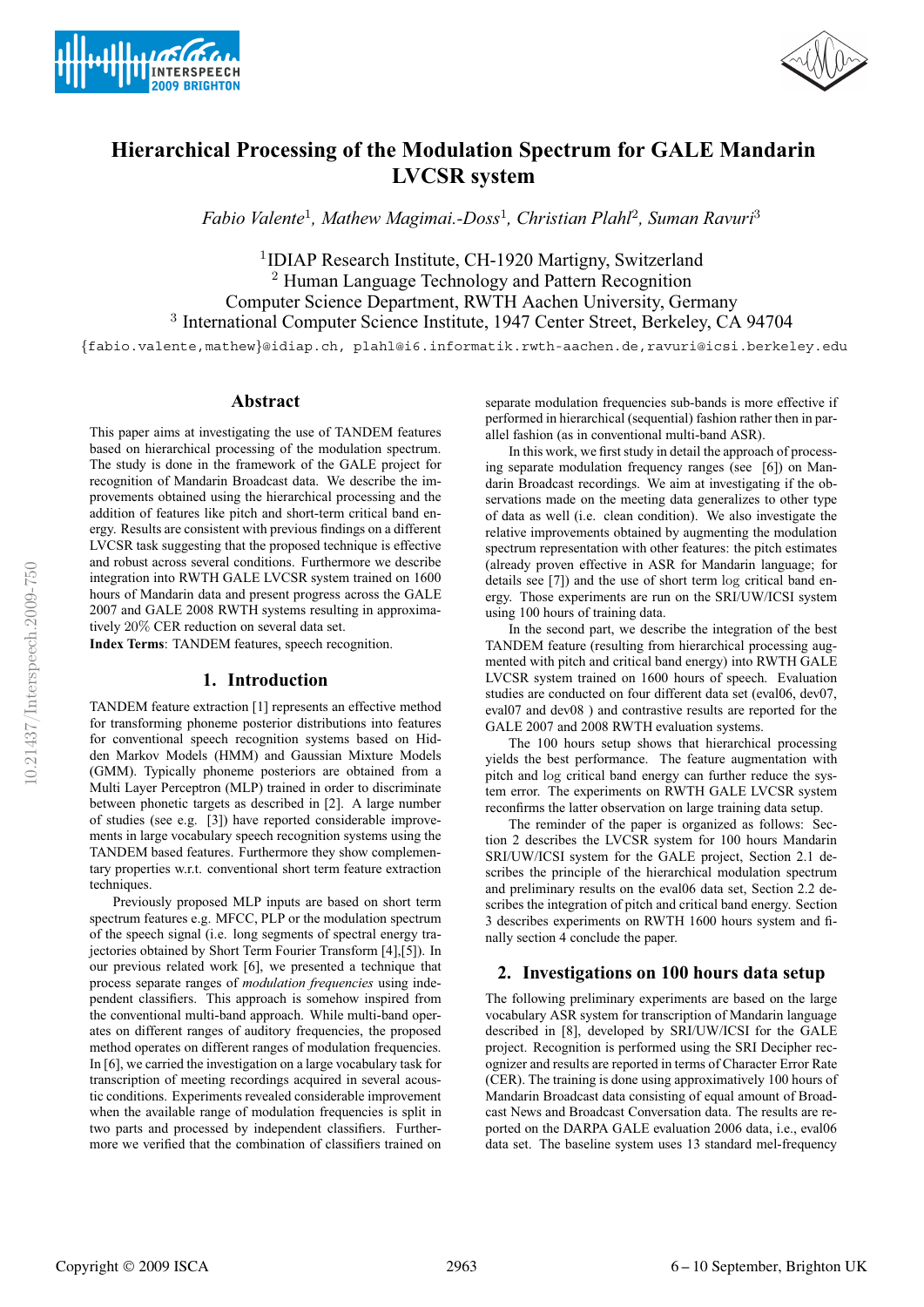

Figure 1: Set of temporal filter obtained by first (G1 left picture) and second (G2 right picture) order derivation of Gaussian function. G1 and G2 are successively split in two filter bank (F1 = {G1-low and G2-low}, dashed line) and (F2 = {G1-high and G2-high} continuous line) that filter respectively high and low modulation frequencies.

cepstral coefficients (MFCC) plus first and second order temporal derivatives. Mandarin is a tonal language thus the MFCC vector is augmented with smoothed log-pitch estimate (referred as f0) plus its first and second order temporal derivatives as described in [7] resulting in an acoustic vector of dimension 42 (referred as MFCC+f0). Acoustic models are composed of within word triphone HMM models and a 32 components diagonal covariance GMM is used for modeling acoustic emission probabilities. Parameters are shared across different triphones according to a phonetic decision tree. Recognition networks were compiled from trigram language models trained on over one billion words, with a 60K lexicon [8]. Two decoding passes were separated by 3-class MLLR speaker adaptation. Performance of the baseline system on eval06 data is reported in table 2 for both the speaker independent (si) and speaker adapted (sa) models.

| <b>Features</b> | $CER$ (si) | sa)<br>L'ER L |
|-----------------|------------|---------------|
|                 |            |               |

Table 1: Baseline system performance on eval06 data for 100 hours setup.

In the following, we will consider the use of TANDEM features alone and in concatenation with MFCC+f0 features. The MLP is trained on all the available 100hrs of the training set. The phoneme set is composed of 72 elements. Phoneme posterior probabilities obtained from the MLP are modified according to a Log/KLT transform followed by the reduction of the dimensionality of the TANDEM features to 35 dimensions, and then finally used as conventional features in the HMM/GMM system. The training of MLP has been run at IDIAP while the experiments with the LVCSR system have been done at ICSI.

#### **2.1. Hierarchical Modulation spectrum**

The front end used in our previous GALE system is based on the use of MRASTA filtering [9]. MRASTA filtering has been proposed as extension of RASTA filtering trough the use of a two-dimensional band-pass filter. Critical band auditory spectrum is extracted from short time Fourier transform of a signal every 10 ms. Temporal trajectories are filtered with a bank of low-pass filters represented by six first derivatives (G1) and six second derivatives (G2) of Gaussian functions with variance  $\sigma$ varying in the range 8-130 ms (see figure 1 - for details see [9]). The same filters are used for all bands. In the modulation frequency domain, they corresponds to a filter-bank with equally spaced filters on a logarithmic scale thus they provide a multiple-resolution view of the speech dynamics.

Subsequently frequency derivatives are introduced with a context of three-Bark frequency. 19 critical bands are used thus the initial spectro-temporal plane is thus converted into a vector of 432 features. These features form input to a single MLP. MRASTA filtering is particularly effective in case of mismatched acoustic conditions (see [9]).

In a recent work [6] an alternate approach was investigated where, instead of processing all the modulation frequencies by a single MLP, the MRASTA filterbank (six filters) is split into two sets of filterbanks (three filters each): the first set capturing fast modulation frequencies, and the second set capturing slow modulation frequencies as shown in figure 1. The features extracted using these two set of filter banks are then processed in two different ways namely,

- 1. Parallel processing (Parallel): Two separate MLPs are trained using the fast and the slow modulation frequencies as input. The two MLP outputs are then combined together using a third MLP to estimate a single phoneme posterior estimate.
- 2. Hierarchical processing (Hier): In hierarchical processing, an MLP is first trained on the fast modulation frequencies. The TANDEM features extracted using this MLP along with the slow modulation frequencies form the input for a second MLP as shown in figure 2

While the parallel processing scheme is insensitive to the order in which the ranges of modulation frequencies are processed, the hierarchical processing scheme depends on the ordering in which ranges of modulation frequencies are introduced. Recognition studies on meeting data showed that hierarchical (sequential) processing can outperform both single classifier and parallel processing.

Meeting recordings are noisy data recorded in a large variety of acoustic environment. In the current work, we investigate whether previous findings are also generalizable to different data (language, condition). In our case, clean condition Mandarin data.

#### *2.1.1. Stand alone TANDEM feature studies*

Table 2 reports the performances of TANDEM features obtained training the MLP using the full MRASTA filter-bank (single classifier approach), the fast, the slow ranges of modulation frequencies, parallel processing and hierarchical processing. TANDEM-MRASTA features perform worst then the MFCC+f0 baseline features. The CER of the fast and slow modulation frequency sub-bands is inferior to that of the entire MRASTA filter-bank. On the other hand, when the separate classifiers are combined a consistent improvement is verified: 4.3% (13% relative) in case of parallel combination and 4.6% (14% relative) in case of hierarchical combination. These results are consistent with the findings of the previous study using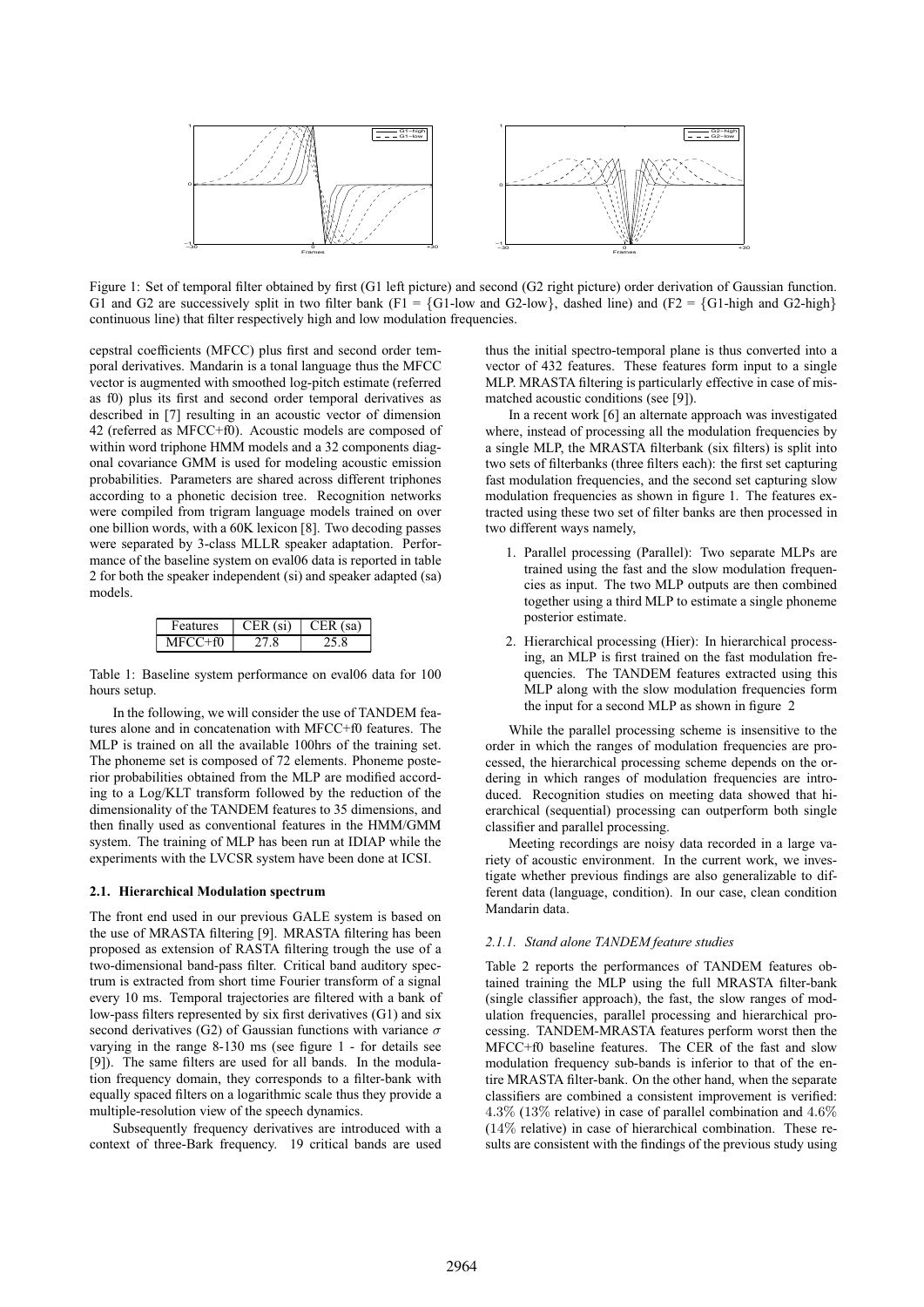

Figure 2: Proposed scheme for the MLP based feature extraction as used in the GALE 2008 evaluation (A-Hier features). The auditory spectrum is filtered with a set of multiple resolution filters that extract fast modulation frequencies. The resulting vector is concatenated with short term critical band energy and pitch estimates and use as input to the first MLP that estimates phoneme posterior distributions. The output of the first MLP is then concatenated with features obtained using slow modulation frequencies, short term critical band energy and pitch estimates and used as input to a second MLP.

| Features      | $CER$ (si) | $CER$ (sa) |
|---------------|------------|------------|
| <b>MRASTA</b> | 32.4       | 30.7       |
| Fast          | 34.5       | 32.6       |
| Slow          | 34.9       | 33.0       |
| Parallel      | 28.1       | 26.9       |
| Hier          | 27.8       | 26.5       |

Table 2: CER (expressed in %) for TANDEM features on 100 hours setup.

meeting room data [6]. In other words, although the difference in between the two type of data (meetings recording and broadcast recordings) and the difference in between the Word Error Rate (WER) and the Character Error Rate (CER), the hierarchical processing consistently improves the performance in both cases and yields the best performance.

#### *2.1.2. Concatenation of TANDEM feature with MFCC and pitch*

Table 3 reports results of TANDEM features obtined using MRASTA and hierarchical processing in concatenation with MFCC+f0: the resulting system improves drastically w.r.t. the individual feature stream i.e. from 27.8% to 24.4% in case of MRASTA features and to 22.9% in case of hierarchical features. The same conclusions hold also after speaker adaptation thus the improvement obtained with hierarchical features respect to MRASTA is verified after concatenation with MFCC.

| Features           | $CER$ (si) | $CER$ (sa) |
|--------------------|------------|------------|
| mfcc+f0+MRASTA     |            |            |
| $mfcc + f0 + Hier$ |            |            |

Table 3: CER (expressed in %) for MFCC+f0+TANDEM feature studies on 100 hours setup.

#### **2.2. Hierarchical processing with augmented input features**

In this section, we investigate the use of two extra set of features that are added as input to the MLP: the log critical band energy and the smoothed log-pitch estimate.

MRASTA is based on a set of mean-removal filters that extract only the dynamics of the speech signal; this is a suitable property in case of noisy or mismatched data. However in case of clean recordings useful information from the short-term power spectrum is lost. In the following experiments, we append the value of the log critical band energy (19 features per frame) to the MRASTA features. Furthermore we also append the smoothed log-pitch estimate obtained as described in [7]. We refer to this set of features as Augmented MRASTA (A-MRASTA) in case of single classifier approach and Augmented Hierarchy (A-Hier) in case of hierarchical processing. Figure 2 represent the hierarchical processing of the augmented features. Results are reported in table 4. The use of log critical

| Features           | $CER$ (si) | $CER$ (sa) |
|--------------------|------------|------------|
| A-MRASTA           | 29.0       | 26.6       |
| A-Hier             | 26.4       | 24.1       |
| $mfcc+f0+A-MRASTA$ | 23.4       | 22.2       |
| $mfcc+f0+A-Hier$   | 22 3       | 21 Z       |

Table 4: CER (expressed in %) for augmented feature studies on 100 hours setup.

band energy and smoothed log-pitch estimate reduces the CER of approximatively 2% absolute in case of TANDEM features alone and 1% absolute in concatenation with MFCC features. The same conclusions hold also after speaker adaptation.

# **3. RWTH evaluation system**

In the framework of the GALE project, TANDEM features have been trained on larger amount of data and integrated into the